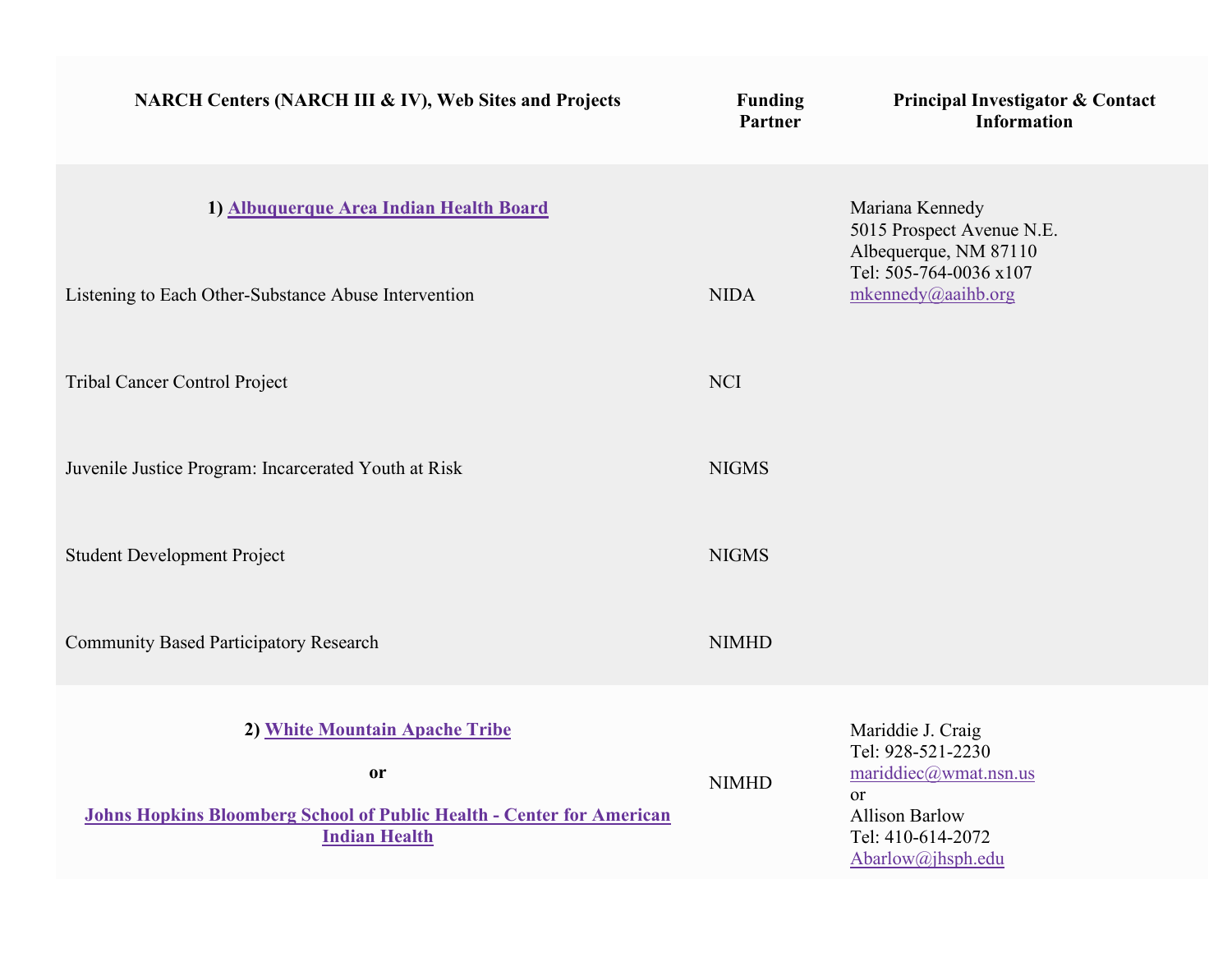| Youth Suicide Prevention Using Community-Based, Participatory Research | <b>ORWH</b>  | Center for American Indian Health<br>621 N. Washington Street<br>Baltimore, MD 21205 |
|------------------------------------------------------------------------|--------------|--------------------------------------------------------------------------------------|
| Prevention of Pneumococcal Spread Within Apache Families               | <b>NIAID</b> |                                                                                      |
| <b>Student and Faculty Development Projects</b>                        | <b>NIGMS</b> |                                                                                      |
| 3) Alaska Native Tribal Health Consortium (ANTHC)                      |              |                                                                                      |
| Autoimmune Liver Disease in Alaska Natives                             | <b>NIAID</b> | Anne P. Lanier<br>4000 Ambassador Drive<br>Anchorage, AK 99508                       |
| Nicotine Exposure and Metabolism in Alaska Natives                     | <b>NIDA</b>  | Tel: 907-729-3663<br>aplanier@anthc.org<br>or                                        |
| Tobacco-Free Alaska Native Families                                    | <b>NIGMS</b> | Deborah Brollini<br>4000 Ambassador Drive<br>Anchorage, AK 99508                     |
| Bronchiectasis Observational Study in Alaska Native Children           | <b>NHLBI</b> | Tel: 907-729-2918<br>dbrollini@anthc.org                                             |
| Prenatal Alcohol Exposure Among Al/AN Infants                          | <b>NIAAA</b> |                                                                                      |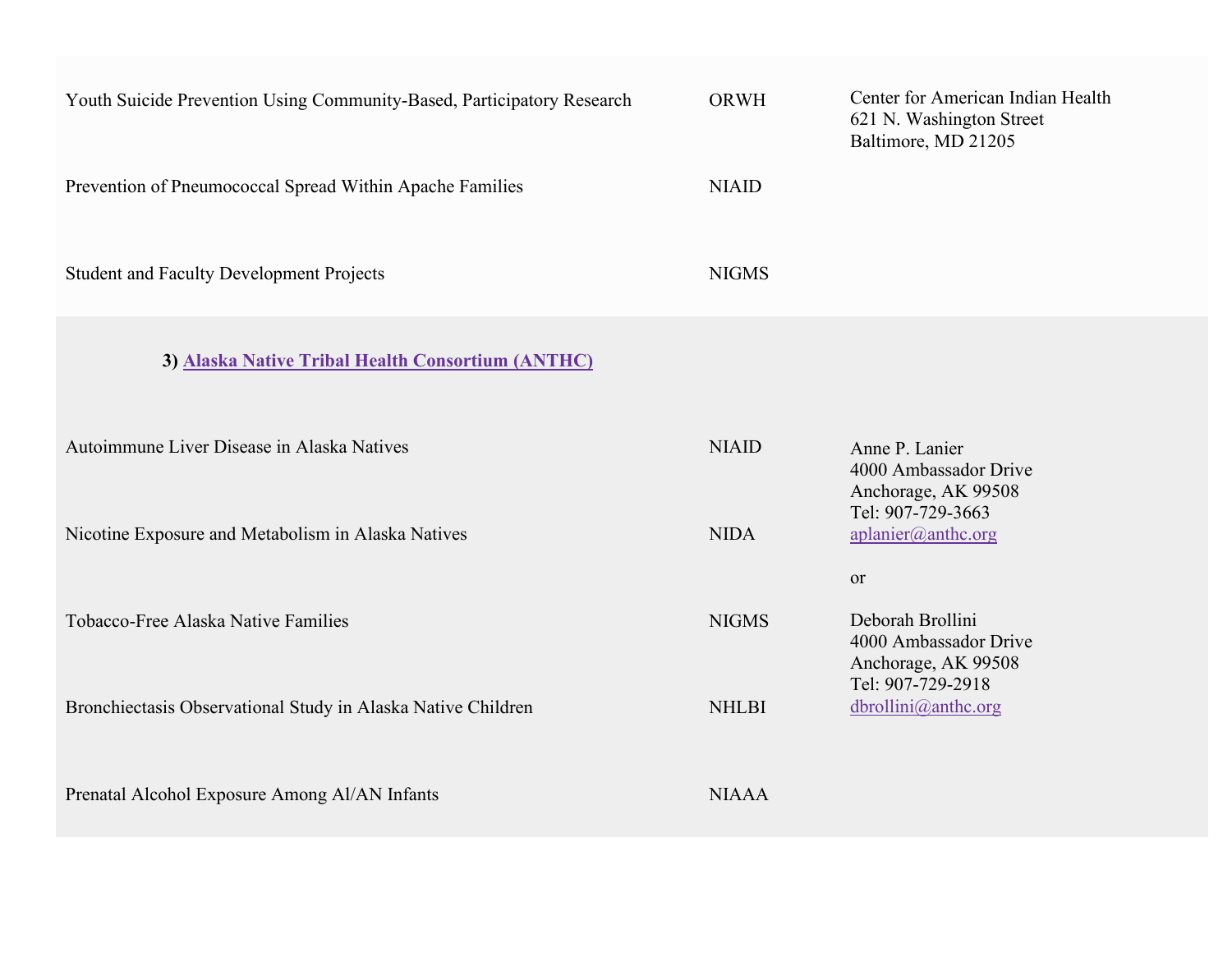| 4) Aberdeen Area Tribal Chairmens' Health Board (AATCHB)                                                                       |              | Adeola Jaiyeola<br>1770 Rand Road<br>Rapid City, SD 57702                                                                                                                                                                                       |
|--------------------------------------------------------------------------------------------------------------------------------|--------------|-------------------------------------------------------------------------------------------------------------------------------------------------------------------------------------------------------------------------------------------------|
| Predicting Insulin Resistance in American Indian Youth<br>(Diabetes and pre-diabetes in Northern Plains tribal youth)          | <b>NIDDK</b> |                                                                                                                                                                                                                                                 |
| Screening for Asthma Among Children in Northern Plains Tribal Communities                                                      | <b>NHLBI</b> |                                                                                                                                                                                                                                                 |
| Validation Study of Depression and Anxiety Measures with Northern Plains<br>Indians                                            | <b>NIDA</b>  |                                                                                                                                                                                                                                                 |
| 5) California Rural Indian Health Board (CRIHB)<br>Variation in Preventable Hospitalization Outcomes in Tribal Health Programs | <b>AHRQ</b>  | James A. Crouch<br>4400 Auburn Blvd., 2nd floor<br>Sacramento, CA 95841<br>Tel: 919-929-9761<br>James.crouch@crihb.net<br><sub>or</sub><br>Carol Korenbrot<br>4400 Auburn Blvd., 2nd floor<br>Sacramento, CA 95841<br>carol.korenbrot@crihb.net |
| 6) Northwest Portland Area Indian Health Board (NPAIHB)                                                                        |              | Thomas M. Becker<br>527 SW Hall, Suite 300                                                                                                                                                                                                      |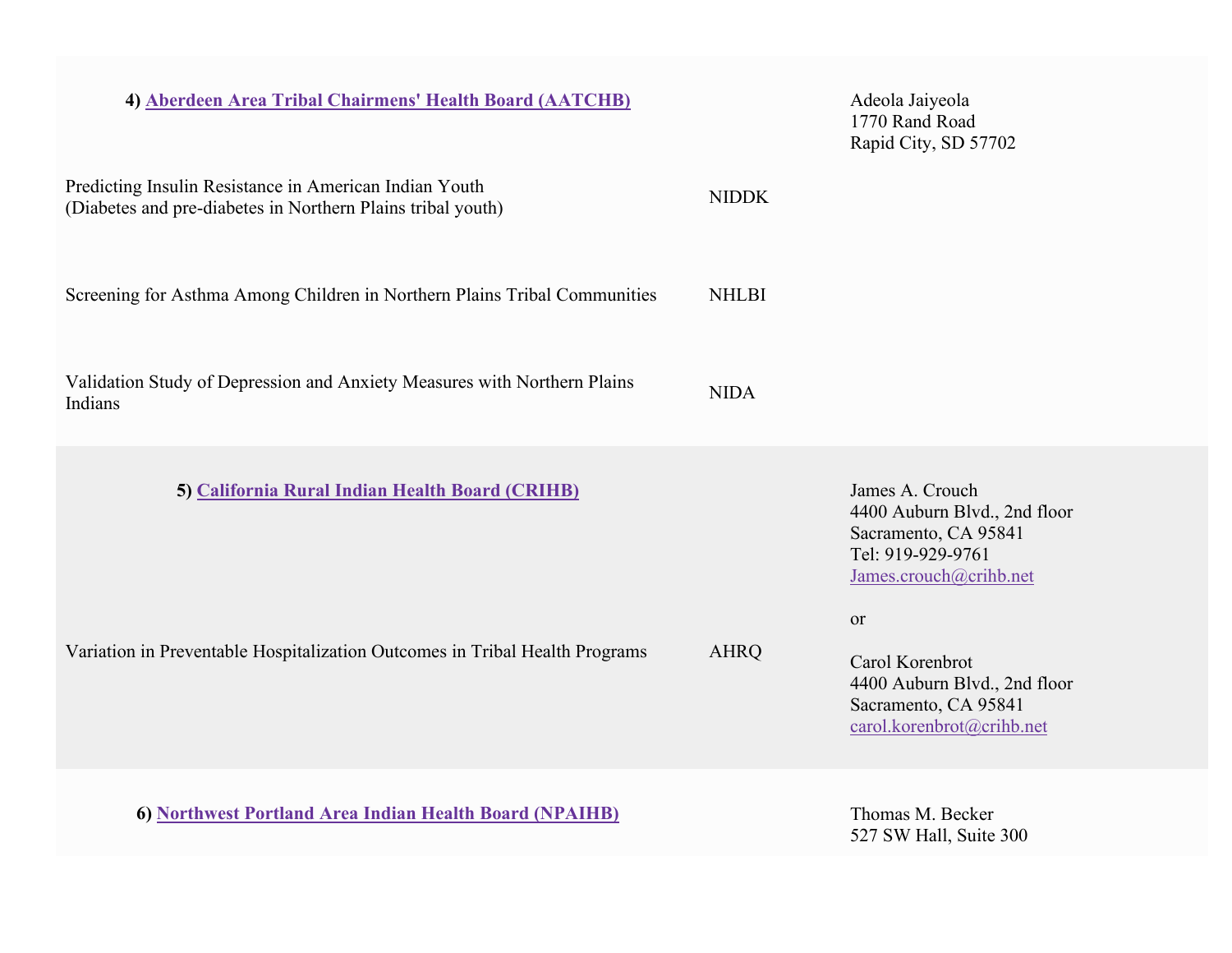| Internet-Assisted Diabetes Care in Rural AI/AN (Study of self management of<br>Type 2 Diabetes) | <b>NIGMS</b>                 | Portland, OR 97201<br>Tel: 503-494-1175<br>beckert@ohsu.edu<br><sub>or</sub>                                |
|-------------------------------------------------------------------------------------------------|------------------------------|-------------------------------------------------------------------------------------------------------------|
| <b>Faculty Development Project</b><br><b>Student Development Project</b>                        | <b>NIGMS</b><br><b>NIGMS</b> | Luella Azule<br>527 SW Hall, Suite 300<br>Portland, OR 97201<br>Tel: 503-228-4185 x275<br>lazule@npaihb.org |
| <b>Summer Research Training Institute</b>                                                       | <b>NIMHD</b>                 |                                                                                                             |
| 7) Black Hills Center For American Indian Health (BLCAIH)                                       |                              | Jeffrey A. Henderson<br>701 St. Joseph Street, Suite 204<br>Rapid City, SD 57701                            |
| Contextual Issues in Traditional Lakota Healing                                                 | <b>NCCAM</b>                 | Tel: 605-348-6100<br>jhenderson@bhcaih.org                                                                  |
| Theory-Based Colorectal Cancer Screening Intervention                                           | <b>NIC</b>                   | or<br>Sandy Albertson<br>701 St. Joseph Street, Suite 204<br>Rapid City, SD 57701                           |
| Clinical & Public Health Research Training Project                                              | <b>NIGMS</b>                 | salbertson@bhcaih.org                                                                                       |
| 8) Navajo Nation/Diné College                                                                   |                              | Anselm Roanhorse<br>Navajo Nation Division of Health                                                        |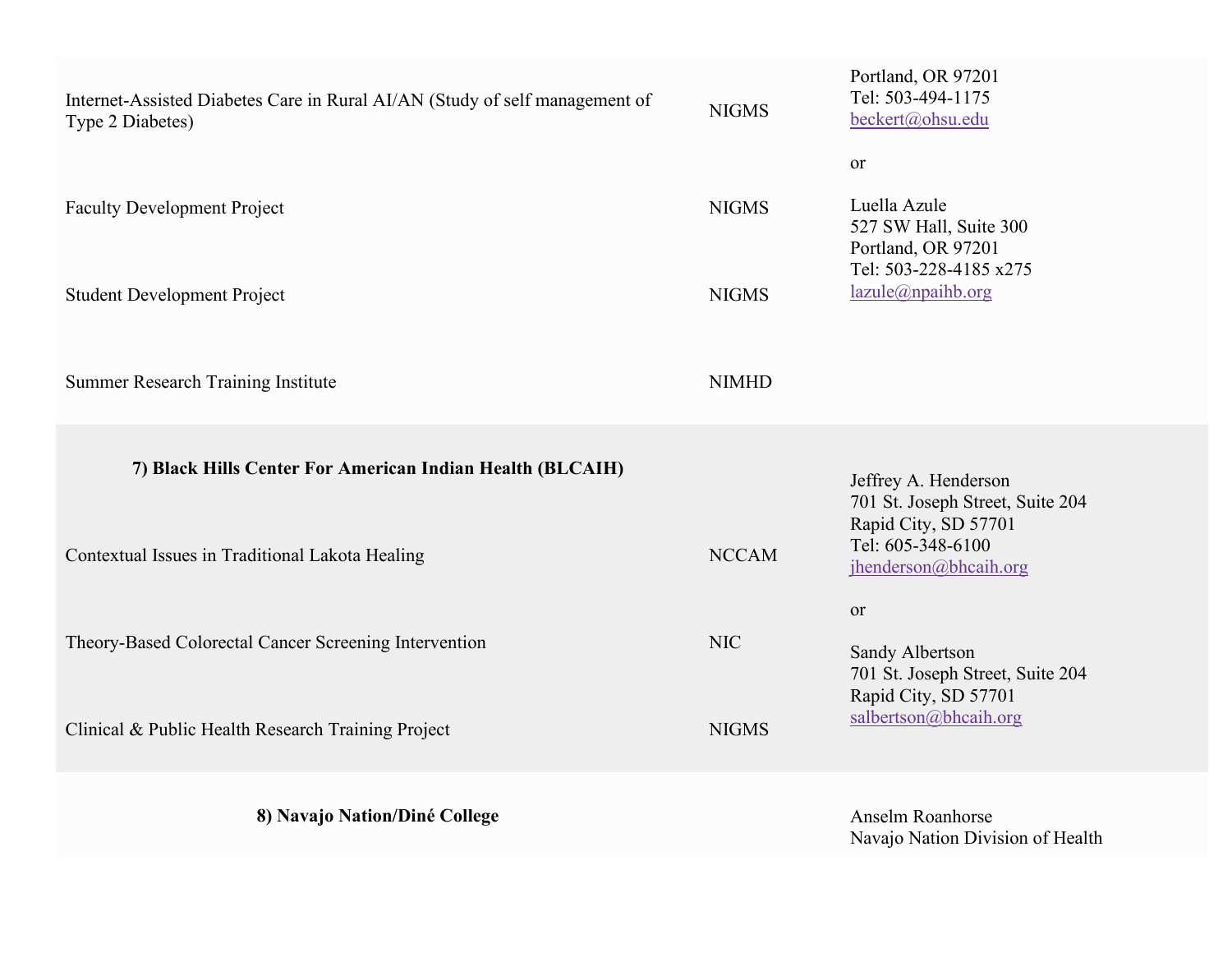## Diné College

Navajo Ethno-Medical Encyclopedia Research Project NCCAM

P.O. Box 1390 Window Rock, AZ 86515 Tel: 928-871-6350/6068 [a.roanhorse@nndoh.org](mailto:a.roanhorse@nndoh.org)

or

Martha Austin-Garrison Diné College Center for Diné Studies P.O. Box 580 Shiprock, NM 86033 Tel: 505-368-3650 [maustin@dinecollege.edu](mailto:maustin@dinecollege.edu)

**9) Indian Health Council, Inc. (Southern California)**

**CANARCH**

**or**

**[Indian Health](http://www.indianhealth.com/)**

Burden and Resilience Among Caregivers of Frail Elders **OWRH** 

Student Development Project NIGMS

**10) Oklahoma NARCH (ONARCH): Cherokee/Chickasaw**

**[ONARCH](http://www.cherokee.org/)**

Daniel Calac Tel: 760-749-1410 [narchoffice@indianhealth.com](mailto:narchoffice@indianhealth.com)

or

Lucy M. Cunningham Tel: 619-594-7978 [lcunningham@projects.sdsu.edu](mailto:lcunningham@projects.sdsu.edu) P.O. Box 406 Pauma Valley, CA 92061

Tina M. Cooper Chickasaw Nation Health System 1001 North Country Club Road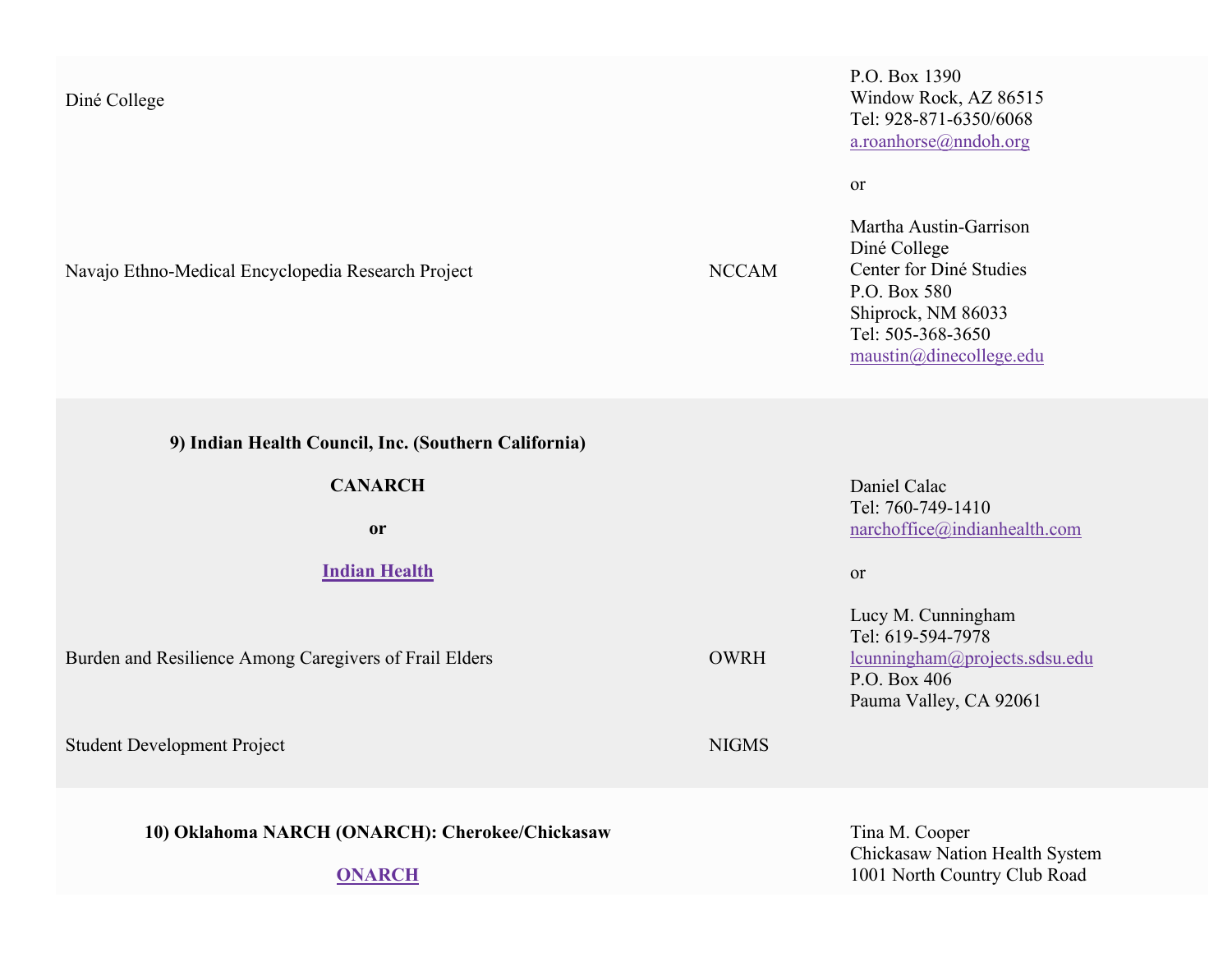| <b>or</b><br>http://www.chickasaw.net                        |              | Ada, OK 74820<br>Tel: 580-421-6260<br>Tina.Cooper@chickasaw.net                                                                   |
|--------------------------------------------------------------|--------------|-----------------------------------------------------------------------------------------------------------------------------------|
| Clinical Trial to Improve Outcomes in Fetal Alcohol Syndrome | <b>NIAAA</b> |                                                                                                                                   |
| <b>Student Development Project</b>                           | <b>NIGMS</b> |                                                                                                                                   |
| Understanding Rheumatic Disease in Oklahoma Tribal Members   | <b>NIAMS</b> |                                                                                                                                   |
| The ONARCH Faculty Development & Mentoring Program           | <b>NIGMS</b> |                                                                                                                                   |
| 11) InterTribal Council of Arizona, Inc.                     |              | Tina M. Cooper                                                                                                                    |
| Faculty Development Project and Research Resource Core       | <b>NIGMS</b> | Chickasaw Nation Health System<br>1001 North Country Club Road<br>Ada, OK 74820<br>Tel: 580-421-6260<br>Tina.Cooper@chickasaw.net |
| <b>Student Development Project</b>                           | <b>NIGMS</b> |                                                                                                                                   |
|                                                              |              |                                                                                                                                   |

**12) <u>[Southcentral Foundation \(Alaska\)](https://www.southcentralfoundation.com/)</u>** 

4501 Diplomacy Drive; Suite 200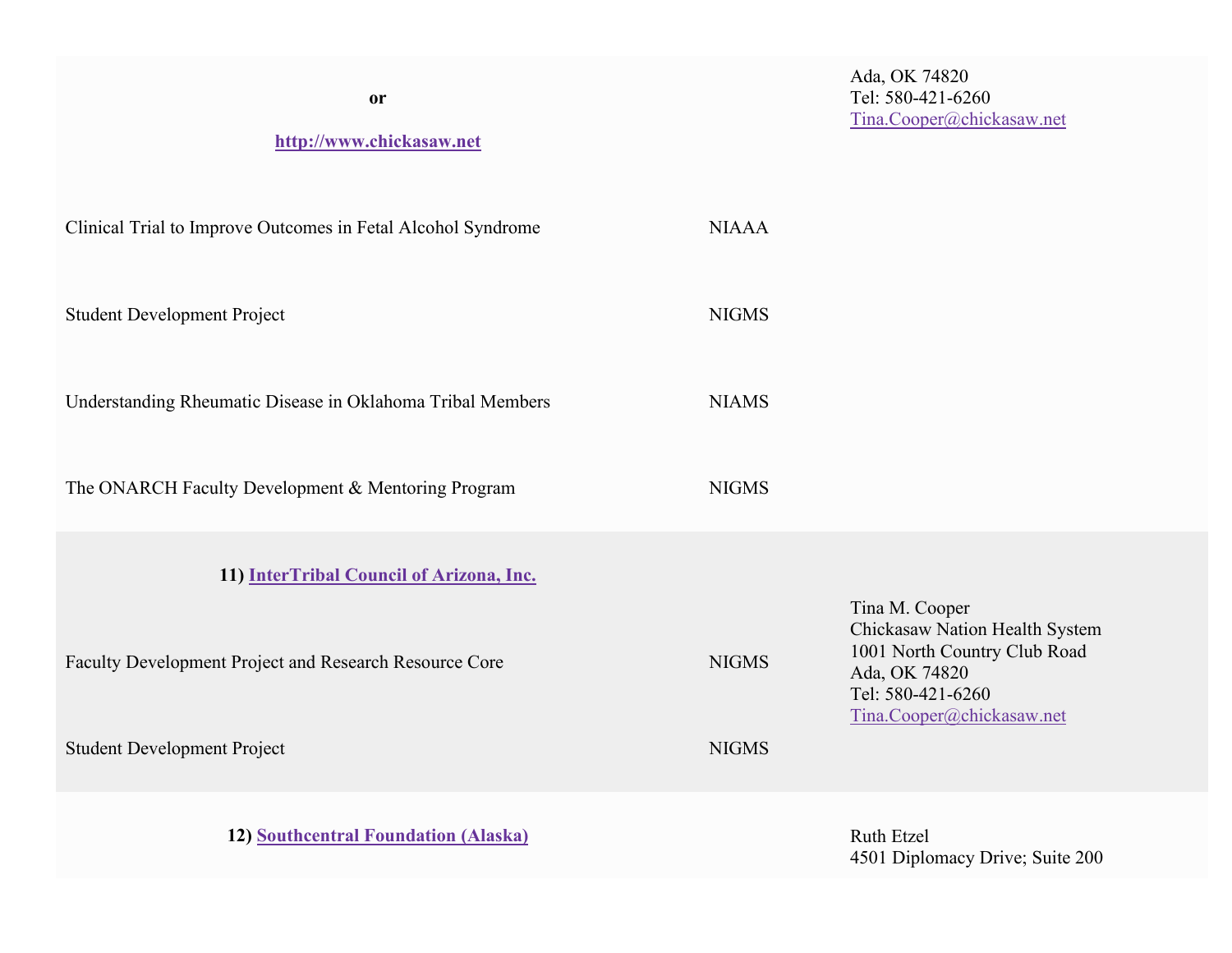| <b>NHGRI</b>               | Anchorage, AK 99508<br>Tel: 907-729-4955<br>raetzel@southcentralfoundation.com                                                                           |  |  |
|----------------------------|----------------------------------------------------------------------------------------------------------------------------------------------------------|--|--|
| <b>NCI</b><br><b>NIGMS</b> | Adrienne Laverdure<br>2932 Highway 47 N.<br>P.O. Box 9<br>Lac du Flambeau, WI 54538<br>Tel: 715-588-3371<br>adrienne laverdure@hotmail.com               |  |  |
| <b>NIGMS</b>               | <sub>or</sub><br>Kathleen Skoraczewski<br>2932 Highway 47 N.<br>P.O. Box $9$<br>Lac du Flambeau, WI 54538<br>Tel: 715-588-3324<br>skoraczewski@glito.org |  |  |
| <b>NARCH II</b>            |                                                                                                                                                          |  |  |
| <b>NIGMS</b>               | Tina Retasket<br>Confederated Tribes of Siletz<br>P.O. Box 549<br>Siletz, OR 97380<br>Tel: 541-444-8210<br>tinar@ctsi.nsn.us                             |  |  |
|                            |                                                                                                                                                          |  |  |